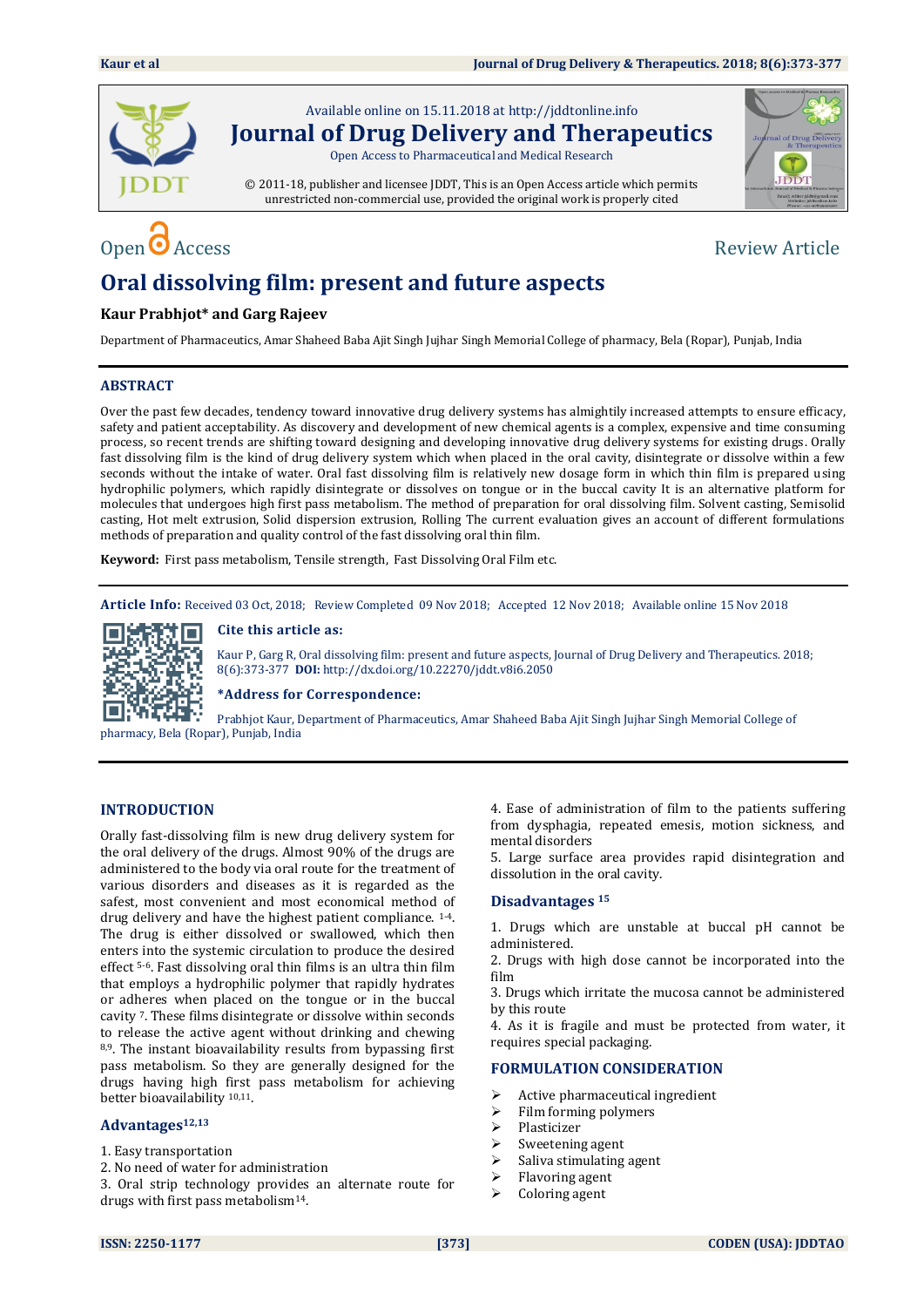### **Active pharmaceutical ingredient**

A typical formation of the film contains 1-25% w/w of the drug. Variety of active pharmaceutical ingredients can be delivered through fast dissolving films. Small dose molecules are the best candidates to be incorporated in oral fast dissolving films. Multivitamins up to 10% w/w of dry film weight was absorb in the films with dissolution time of less than 60 seconds. It is always useful to have micronized active pharmaceutical ingredients which will improve the texture of the film and also for better dissolution and uniformity in the oral fast dissolving films. Many active pharmaceutical ingredients, which are potential candidates for oral fast dissolving films technology, have bitter taste. This makes the formulation uneatable especially for pediatric preparations. Thus before incorporating the active pharmaceutical ingredients in the oral fast dissolving films, the taste needs to be masked. Various methods can be used to improve the edible of the formulation. Among the techniques employed, the simplest method involves the mixing and co-processing of bitter tasting active pharmaceutical ingredients with excipients with pleasurable taste. This is often termed as obscuration technique. <sup>16-21</sup>.

### **Film-Forming Polymers**

Polymers are the most important ingredient of the fast dissolving oral film. Robustness of the film depends on the quantity of polymer added in the oral strip. Generally, 45% w/w of polymer is used which is based on total weight of dry film. The selection of polymer is one of the most important and critical parameters for the successful development of oral films because of their tensile strength which depends upon the type and quantity of polymer used <sup>22</sup>. Mainly hydrophilic polymers are used in the oral strip as they rapidly disintegrate in the

oral cavity as they come in contact with saliva 23. Currently, both natural & synthetic polymers are used for the preparation of fast dissolving film.

### **Plasticizers 24-28**

It is an main ingredient of oral thin films. The plasticizers help to better the mechanical properties of film such as tensile strength and elongation to the film. It also minimizes the brittleness of the film. It may better the flow and enhances the strength of polymer. The proper selection of the plasticizers is very main. It should be compatible with the drug, polymers as well as with the other excipients. The irrerular selection may cause cracking, splitting and peeling of the film. The commonly used plasticizers are glycerol, propylene glycol, polyethylene glycol, dimethyl, dibutyl, diethyl phthalate, ntributyl, triethyl, actyl citrate, triacetin and castor oil.

### **Surfactants 29-30**

Surfactants are used as a wetting or solubilizing or dispersing agent so that the film is getting dissolved within seconds and release active agent immediately. Commonly employed are poloxamer 407, benzethonium chloride, sodium lauryl sulfate, tweens, benzalkonium chloride, etc. Out of these most predominantly used surfactants is poloxamer 407.

### **Sweetening agents 31-32**

Sucrose is the most commonly used sweeteners in fast dissolving oral films. Sucrose is very soluble in water and being colorless does not impart any undesirable color to the final formulation. Some of the commonly employed

### **Kaur et al Journal of Drug Delivery & Therapeutics. 2018; 8(6):373-377**

sweeteners are dextrose, sucrose, fructose, glucose, isomaltose, polyhydric alcohols (sorbitol, mannitol), etc. Artificial sweeteners like saccharin, cyclamate, aspartame (first generation), sucralose, alitame and neotame (second generation) can also be used.

### **Saliva stimulating agents <sup>33</sup>**

Saliva stimulating agents are used to increase the rate of making of saliva that would help in the faster disintegration of the quick dissolving strip formulations. Examples of salivary stimulants are citric acid, malic acid, lactic acid, ascorbic acid and tartaric acid.

### **Flavouring agents <sup>31</sup>**

Flavours used in the formulation must be non-toxic, soluble, stable and compatible with the excipients. The quantity of flavouring agent required to mask the taste depends on the flavor type and its strength.

### **Colouring agents <sup>34</sup>**

Generally incorporated colouring agents have FD&C approved colours, natural colours, pigments such as titanium dioxide etc. The colouring agents should not exceed concentration levels of 1%w/w.

### **METHOD OF PREPARATION 35-37**

There are five methods which are used alone or in a combination with the following process for the manufacture of the fast dissolving oral films

- i) Solvent casting
- ii) Semisolid casting
- iii) Hot melt extrusion
- iv) Solid dispersion extrusion
- v) Rolling

### **1. Solvent casting38-39**

Water soluble polymers and plasticizers are dissolved in a acceptable volatile solvent like Ethanol or distilled water to form a clear viscous solution. Solution is stirred for 2hrs in the magnetic stirrer and kept aside active pharmaceutical ingredient and other ingredients are dissolved in aqueous solvent and are combined with the bulk. The entrapped air is separate by vacuum Finally the solution is casted into a acceptable Petri dish and dried in an oven at 50 oC for 24 hrs Film is cut into desired size and shape.

### **2. Semisolid casting38-39**

Solution of water soluble film forming polymer is prepared It is poured into the solution of acid insoluble polymers in the ratio of 1:4 .A gel mass is obtained by the incorporation of relevant quantity of plasticizer it is casted into the films or ribbons by using heat controlled drums. The diameter of the film should be about 0.015 - 0.05 inches.

### **3. Hot melt extrusion40 41**

In hot melt extrusion method essentially the drug is mixed with carrier in solid form. Then dried granular material is introduced into the extruder. The short speed should set at 15 rpm in order to process the granules inside the barrel of the extruder for approximately  $3 - 4$  min. The processing temperatures should be 800C (zone 1), 1150C (zone 2), 1000C (zone 3) and 650C (zone 4). The extrudate  $(T =$ 650C) then depressed into a cylindrical calendar in order to obtain a film. There are certain comforts of hot melt extrusion 28, 29.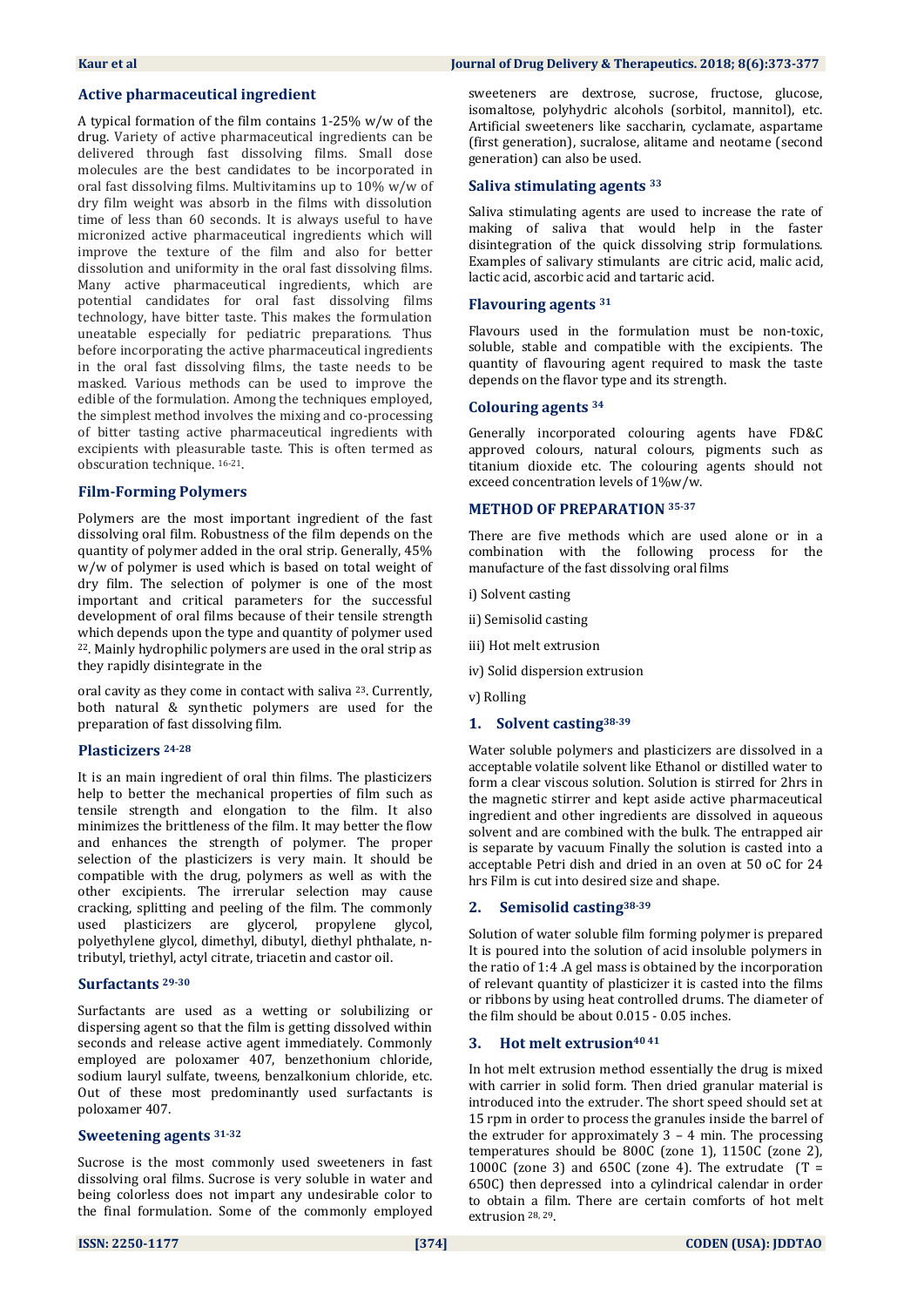-Fewer operation units

-Better content uniformity

-An anhydrous process

### **4. Solid dispersion extrusion39-41**

In this method, the presence of amorphous hydrophilic polymers, one or more active ingredients are dispersed in an suspended carrier in a solid state. Active Pharmaceutical Ingredient is dissolved in a suitable solvent to obtain a solution Solution is added into the melt of suitable polymer (PEG) below 70 °C without removing liquid solvent Finally by a means of dies, solid dispersion are form into films.

### **5. Rolling42-43**

Firstly a pre-mix is prepared by film forming polymers, polar solvent and other add on except a drug. Add required quantity of drug to the pre-mix. The drug is blended with pre-mix to obtain stable matrix. The mixture obtained is fed into the roller. Film is formed and carried off by support roller. Wet film is then dried utilized controlled bottom drying. Film is cut into desired size and shape.

### **EVALUATION PARAMETERS 44-45**

### **1. Mechanical Properties-**

- **Thickness test-** Thickness specifies the dose perfection of drug in the film. It is measured by a micrometer screw gauge or calibrated digital Vernier calipers at five unlike strategic locations and the mean value is calculated which indicates the final thickness of the film. The width of the film should be in the range  $of 5 - 200$  um.
- **Dryness test-** About eight stages of the film drying process have been identified and they are set-to-touch, dust-free, tack-free (surface dry), Dry-to touch, dry‐hard, dry‐through (dry‐to‐handle), dry‐to‐recoat and dry print‐free. Although these tests are essentially used for paint films most of the studies can be change intricately to evaluate pharmaceutical OFDF. The details of estimation of these parameters can be checked elsewhere and are beyond the scope of this review. Tack is the determination with which the strip adheres to an accessory (a piece of paper) that has been pressed into contact with the strip. Instruments are also available for this study.
- **Tensile strength-** Tensile strength is the highest stress applied to a point at which the strip specimen breaks. It is calculated by the applied load at break divided by the cross sectional area of the strip as Given in the equation below:

Tensile Strength =

load of breakage/ strip thickness × strip width

 **Percent elongation-** When stress is appeal, a strip sample stretches and this is mention to as strain. Strain is basically the deformation of strip split by original dimension of the sample.

Generally elongation of strip increases as the plasticizer content increases30.

 $%$  Elongation = Increase in length  $×100/$ original length

 **Young's modulus-** It is the estimate of film stiffness. It is found as balance of applied stress to the strain in the elastic deformation region. It is determined by the following formula:

### **Kaur et al Journal of Drug Delivery & Therapeutics. 2018; 8(6):373-377**

Young's modulus =

(Slope/strip thickness \*cross head speed)/ 100

It can also be written as:

Young's modulus = force at corresponding strain/ crosssectional area\*corresponding strain

 Hardness and brittleness are attributing of the films which are related with Young's modulus and tensile strength. A hard and brittle film represents higher value of tensile strength and Young's modulus with small elongation.

- **Tear resistance-** Tear resistance of plastic film is a complex function of its ideal resistance to rupture. Basically very short rate of loading 51 mm (2 in)/min is employed and is designed to measure the force to begin tearing. The maximum force required to tear the specimen is recorded as the tear resistance value in Newton.
- **Folding endurance-** Folding endurance is set by repeated folding of the strip at the same place till the strip breaks. The number of times the film is folded without breaking is evaluating as the folding endurance value.

### **2. Transparency46-47**

The transparency of the films can be decide using a simple UV spectrophotometer. Cut the film samples into rectangles and placed on the inner side of the spectrophotometer cell. The direct transmittance of films at 600 nm. The transparency of the films was calculated as follows:

Transparency =  $(logT600)/b = -\epsilon c$ 

Where T600 is the transmittance at 600 nm and b is the film thickness (mm) and c is concentration.

### **3. Contact angle44-45**

It allows the information about wetting behavior, disintegration time and dissolution of oral film. This can be executing with the help of goniometer at room temperature. For this cause, double distilled water should be used. A dry film is taken and a drop of double distilled water is situating on surface of the dry film. Images of water droplet are taken by a convey of digital camera within 10 s of deposition. Digital pictures should be analysed by image J 1.28v software for angle determination.

### **4. Scanning electron microscopy47-48**

Scanning electron microscopy is an prime method to study the surface morphology of the film between different excipients and drug. A film sample is taken and placed in sample holder and at ×1000 magnification and various photomicrographs were taken using the tungsten filament as source of electron.

### **5. In vitro disintegration test47-48**

It is the time at which the film disintegrates when conduct in contact with water. This test is carried out by position the film in the phosphate buffer. United State Pharmacopoeia disintegration apparatus can be also used to study the disintegration time. The disintegration time should be in the range of 5 - 30 sec.

### **6. In-vitro dissolution test47-48**

Amount of drug substance that proceeds into the solution per unit time under standard conditions of temp, solvent concentration and liquid/solid interface is called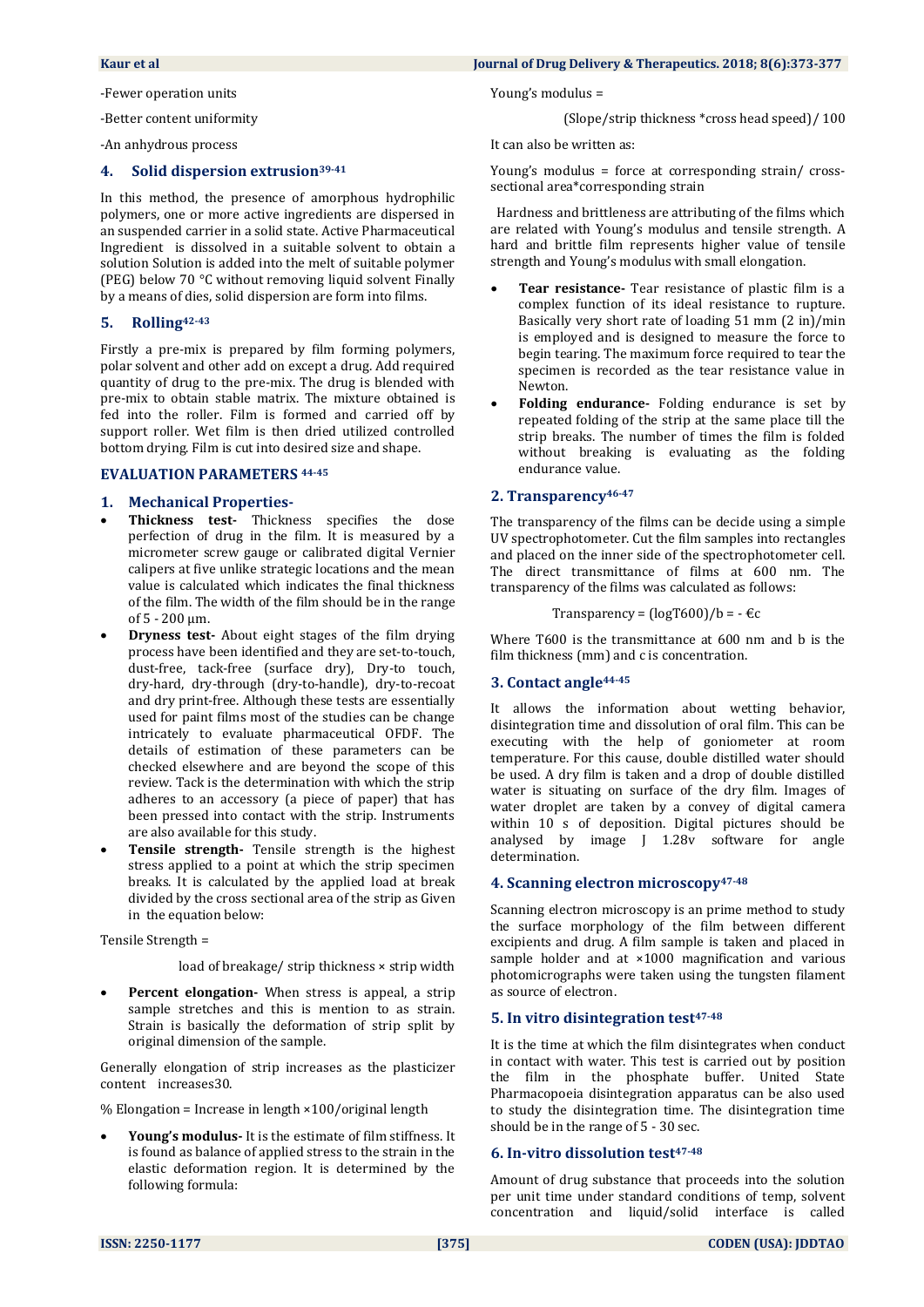**Kaur et al** Journal of Drug Delivery & Therapeutics. 2018; 8(6):373-377

dissolution. A standard paddle apparatus described in any of the pharmacopoeia can be used for dissolution testing. When paddle type dissolution apparatus is used, it's difficult to perform dissolution study of oral film as they can float above the dissolution medium. Selection of the dissolution media depends on the sink conditions and the highest dose of drug. During dissolution study, the temperature of the medium should be maintained at 37 ± 0.5 oC and rpm at 50.

### **7. Stability studies49-51**

Stability testing of the prepared formulation is mainly ready to check whether it is a stable product or not. It is also used for the determination of effect of temperature and humidity on the stability of the drug for the actual storage, initially the formulation is wrapped in a butter paper followed by aluminum foil wrapping over it, then this is load in an aluminum pouch and heat sealed. Formulation should be stored at 45oC / 75 % RH for 3 months. Through the time of stability studies, triplicate samples are taken at three sampling intervals i.e. 0, 1 and 3 month and films should be evaluated for physical changes and drug content.

| Sr No. | <b>Fast Dissolving Oral Film</b>               | <b>Fast Dissolving Tablet</b>               |
|--------|------------------------------------------------|---------------------------------------------|
|        | It is a film                                   | It is a tablet                              |
|        | Greater dissolution due to larger surface area | Lesser dissolution due to less surface area |
|        | Low dose can only be incorporated              | High dose can be incorporated               |
|        | More patient compliance                        | Less patient compliance than films          |
|        | No risk of chocking                            | It has a fear of chocking                   |

### **Table 1: Comparison between Fast Dissolving Oral Films and Fast Dissolving Tablets**

### **CONCLUSION**

Fast dissolving oral films have better patient compliance and may improve biopharmaceutical properties, improve efficacy and better safety, compared with conventional oral dosage forms. After the Fast Dissolving Tablets, the new products as Fast Dissolving Oral Fasts are intended for the application in the oral cavity and they are innovative and promising dosage form especially for use in elder patients. The development of fast dissolving drug products also

### **REFERENCES**

1. Hema Chaudhary, Samita Gauri, Permender Rathee, Vikash Kumar Development and optimization of fast dissolving orodispersible films of granisetron HCl using Box–Behnken statistical design Bulletin of Faculty of Pharmacy, Cairo University Cairo University (2013)51:193–201

2. . Bhowmik D, Chiranjib B, Krishnakanth, Pankaj, Chandra RM, Fast dissolving tablet: an overview. J Chem Pharm Res 2009; 1:163–77

3. Flash release oral films of metoclopramide hydrochloride for pediatric use: formulation and in-vitro evaluation. Raju S, Reddy PS, Kumar VA, Deepthi A, Reddy KS, Reddy PVM. J Chem Pharm Res 2011; 3(4):636–46.

4. Routes of drug administration. Verma P, Thakur AS, Deshmukh K, Jha AK, Verma S. Int J Pharm StudiesRes 2010; 1(1):54–9.

5. Formulation of a novel Tianeptine sodium orodispersible film. Setouhy DA, Malak NS. AAPS Pharm Sci Tech 2010; 11(3):1018– 25.

6. Fast disintegrating tablets: an overview of formulation, technology, and evaluation Puttalingaiah L, Kunchu K, Tamizh M. Res J Pharm Biol Chem Sci 2011; 2(2)

7. Avinash KG, Fast Dissolving Dosage Forms, IJPSI, 2013; 2:14-17.

8.Shweta K, Mayank B, Recent trends in the development of oral dissolving film, Int J PharmTech Res, 2012; 4:725-733.

9. Swamy NGN, Shiva KS, Formulation and evaluation of fast dissolving oral films of palanosetron hydrochloride using HPMC-E5, International journal of pharmaceutical and chemical sciences, 2014; 3:145-150.

10. Sri rekha M, Shaheda SK, Mahathi K, Praveen P, PrathimaB, Seetha Devi A, Formulation and evaluation of fastdissolving buccal film containing isradipine soliddispersion, Am J PharmTech Res, 2015; 5:94–107.

provides an opportunity for a line extension in a marketplace, for a wide range of drugs (*e.g.* NSAIDS, antiulcer, antihistamine, Hypnotics & sedatives, antipsychotics, antiparkinsonism, antiemetic, antimigraine and antidepressants). In future, this system is most acceptable and prescribed due to its quick action *i.e.* within a minute. Because of increasing patient demand, the popularity of these dosage forms will expand the study in future.

11. Dahiya M, Saha S, Shahiwala A, A review on mouthdissolving films, Curr Drug Deliv, 2009; 6:469-76.

12. Sandeep S, Arun N, Monika HK, Fast Dissolving Films (FDF):Innovative drug delivery system, Pharmacologyonline, 2011; 2:919-928.

13. Naziya K, Raghavendra R NG, Mahipal R, Overview on fast dissolving oral films, Int J Chem Pharm Sci, 2013; 41(9):661-680.

14.Oral mucosal drug delivery: clinical pharmacokinetics and therapeutic applications Zhang, H.; Zhang, J.; Streisand, J.B. Clin. Pharmacokinet, 20

15. Naziya K, Raghavendra R NG, Mahipal R, Overview on fastdissolving oral films, Int J Chem Pharm Sci, 2013; 1:63-75.

16. Mashru RC, Sutariya BC, Parikh PP, Development and evaluation of fast dissolving films of salbutamol sulphate. Drug Dev Ind Pharm. 31; 2005:25-34.

17. Gohel MC, Sharma R, Soniwala MM. Development of taste masked film of Valdecoxib for oral use. Indian Journal of Pharmaceutical Sciences. 2007; 69:318-320.

18. Koland M, Charyulu N, Fast dissolving sublingual films of ondansetron hydrochloride: Effect of addivites on in vitro drug release and mucousal permeation. Journal of Young Pharm. 2010; 2:216-221.

19. Singh S, Gangwar S, Formulation and evaluation of rapidly disintegrating film of levocetrizine hydrochloride. Der Pharmacia Lettre. 2010; 2:434-439.

20. Kulkarni N, Kumar LD, Sorg A, Fast dissolving orally consumable films containing an antitussive and a mucosa coating agent. U.S. Patent 2003, 206942.

21. Juliano C, Cossu M, Preparation, In Vitro Characterization and Preliminary In Vivo Evaluation of Buccal Polymeric Films